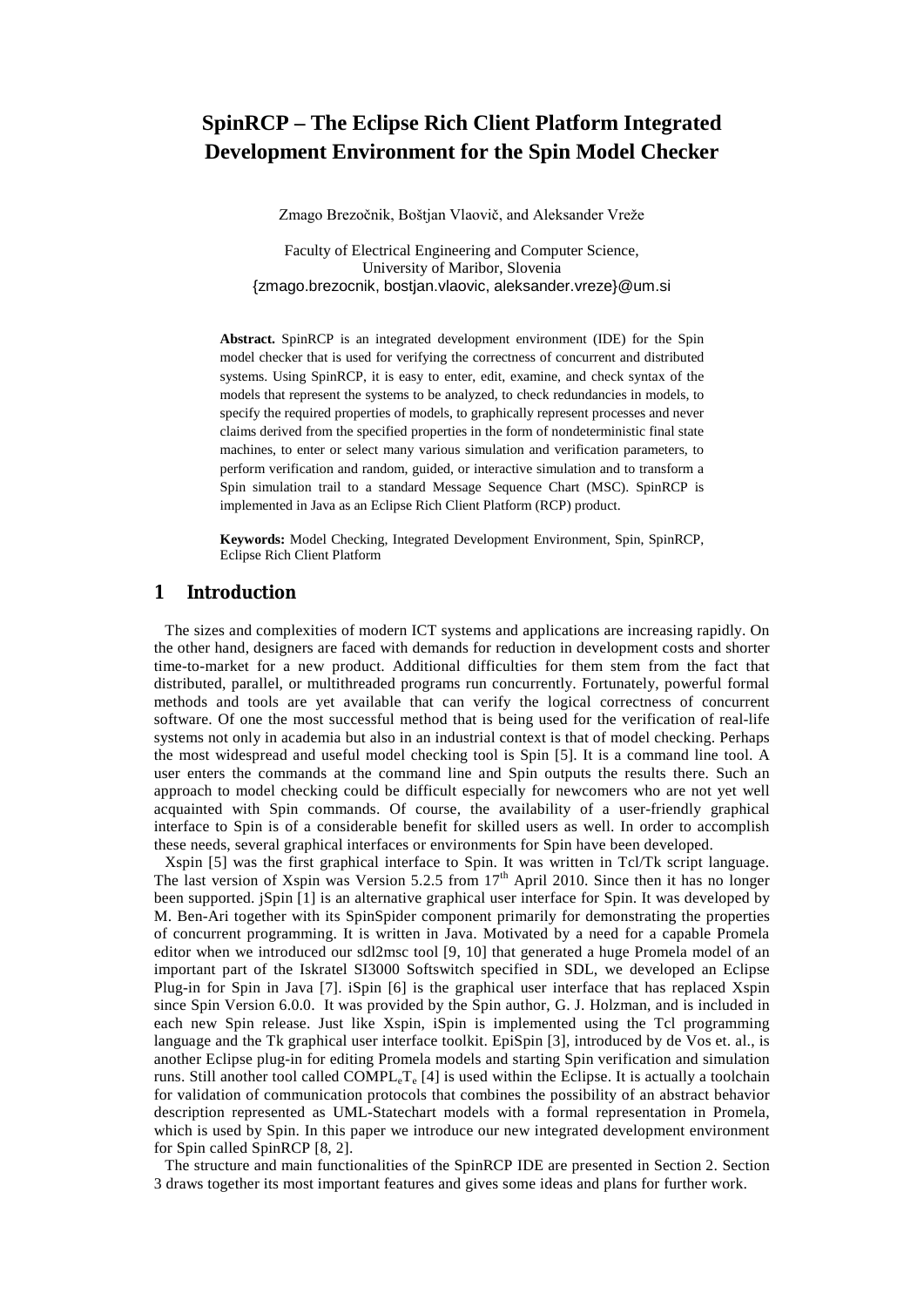# **2 Structure and main functionalities of SpinRCP**

Based on the experiences gained in the development of Eclipse Plug-in for Spin [7], we decided to develop an integrated development environment for Spin users, which will facilitate editing and reviewing large Promela models including those extracted from an existing software code, simple parameters choosing for individual operations on the model, running Spin verification and simulation, graphical display of MSCs, and keeping records of file versions. For the implementation of this environment, we selected the Eclipse Rich Client Platform (RCP) technology. RCP is the minimum set of plug-ins needed to build a rich client application. It allows us to quickly build a professional-looking application, with native look-and-feel, on multiple platforms. The application opens in a window called a Workbench that is entitled with SpinRCP and Spin versions and release dates, respectively. SpinRCP Workbench contains more perspectives. Each perspective contains parts (views and editors) and controls what appears in certain menus and tool bars. In SpinRCP, there are 19 different views (e.g. Model Navigator, Console, Simulation, Spin Trail To MSC, Help, CVS Repositories...) and only two editors (Promela Editor and MSC Viewer). Using a simple drag-and-drop operation you can relocate and/or resize any part and thus reform the perspective at your will. Particular perspectives can be saved and later opened when needed. The outlook of Workbench with Spin RCP perspective with the Menu bar, the Tool bar, the Model Navigator View, the Console View, the Promela Editor, the MSC Viewer Editor, and the Spin Trail To MSC View is shown in Fig. 1. SpinRCP needs four external tools: Spin, C compiler, Java, and Graphviz dot. Paths to those tools must be set in the Spin preference page. For ease of use, it is advised to set also some useful options in the General preference page. Promela models can be either created or imported into the workspace in the Model Navigator view. Models in the workspace may be organized in tree-like folder/subfolder hierarchy. If you have an existing Promela model anywhere in your file system, you can simply copy-paste or drag-and-drop it to the appropriate place in the workspace. For ease of viewing and editing models the following features are available: syntax highlighting, code folding, content assist, and marking a place of a syntax error.

If a model in the Promela Editor is selected, several Tool bar icons for launching a specific SpinRCP action become enabled. Syntax Check uses Spin –a option for performing a thorough model syntax check and generates the source C program for a model-specific verifier. If the Spin syntax checker detects an error within Promela source code, SpinRCP marks the line where the error occurred with an error icon. Redundancy Check uses Spin –A option to apply a property-based slicing algorithm for the model, which can detect eventual redundancies in the model and generate suggestions on how the model could be revised in order to use less memory. Symbol Table uses the Spin –d option to produce symbol table information for the Promela model. The information for each Promela object depends on its type.<br> $\beta$ <sup>5</sup> SpinRCP Version 2.20 -- 16 April 2014 = Spin Version 6.27 -- 2 March 2014



**Fig. 1.** SpinRCP Workbench perspective with four different views and two editors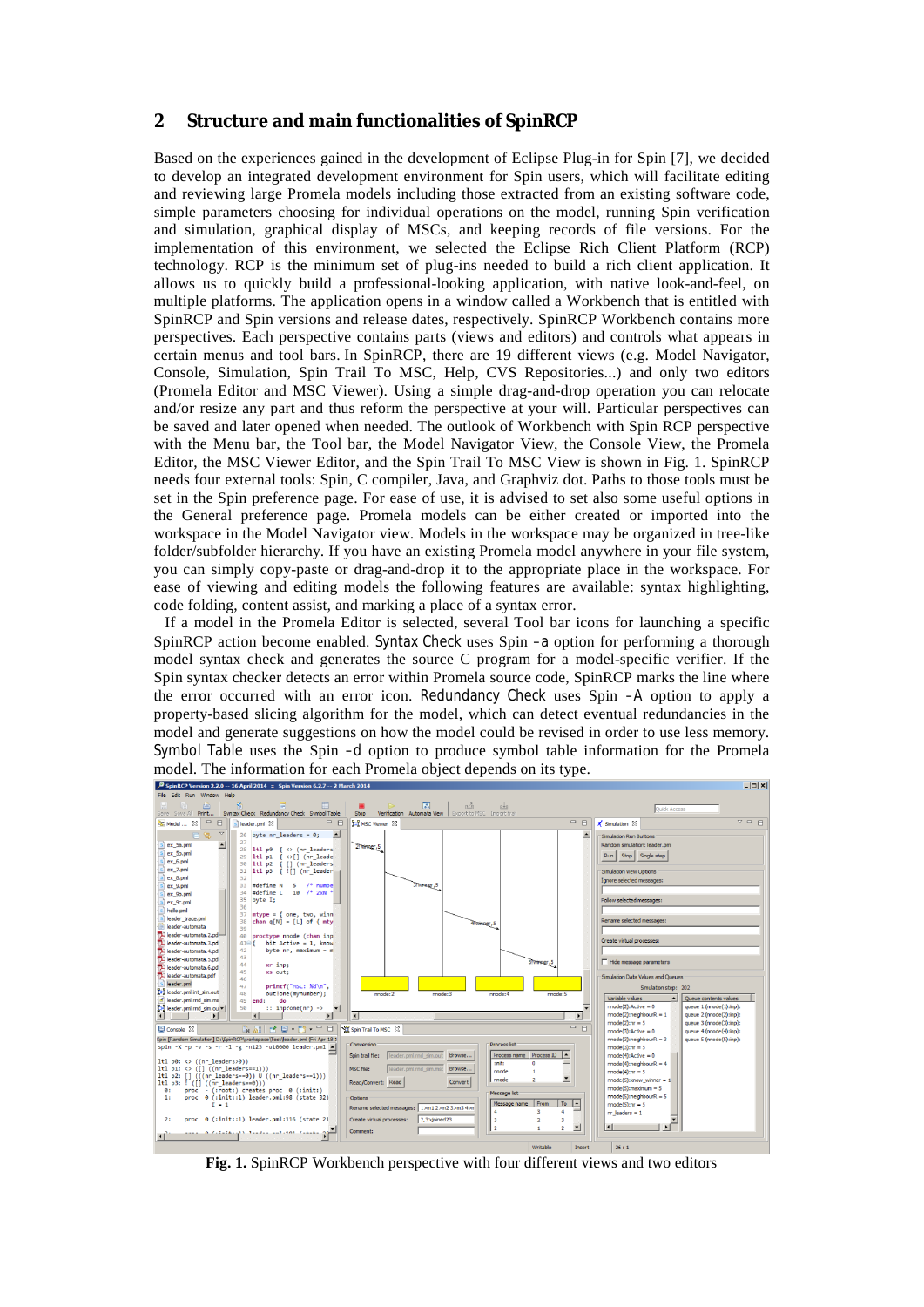Automata View opens the Automata View preference page, where the user can select in which graphical format the automata should be displayed. Ten different file formats are currently available. SpinRCP uses options  $-03$  and  $-a$  to generate the verifier source C code, then compiles it to pan and runs pan using run-time option –D. This option generates state tables for each proctype and each never claim in the format accepted by the dot tool from Graphviz. These state tables are redirected to a text file. Next, the dot tool transforms this text file to a set of files (one file for automaton) with the previously selected graphical format. Then, a dialogue appears, where the automaton to be displayed can be selected. Finally, a system program, assigned to a given file type is opened and the selected automaton is displayed.

Verification opens the Verification preference page. In the upper part, the user can export current verification parameters (verification profile) to an xml file and import or reload a previously saved verification profile. Verification options are accessible below in two tabs: Basic Options and Advanced Options. In the Basic Options tab, a user can select a correctness property to be proved with several additional options, the search mode, a full queue behavior during verification, the explicit use of user-entered compile-time and run-time parameters that supersede the clicked options and the elsewhere entered parameters, and how a never claim (if any) is specified: with the in-model LTL formula/claim name, an LTL formula in the text field, an LTL formula in a 1-line file, and never claim in a file. In the Advanced Options tab it is possible to enter several advanced verification parameters and select some error-trapping and verification run type options. If the verification finds an error, a counterexample is generated and saved in a so-called error-trail file with the file extension .trail appended to the original Promela model file name. The trail file can be used in a guided simulation that replays the execution that violated the property.

Simulation opens the Simulation preference page, where the user can select the type of simulation (random, guided, interactive), the number of initial steps skipped, the maximum number of simulation steps, how a full queue is simulated (either blocks or loses new messages), a seed value for the random simulation, and the trail file for the guided simulation. Then the Simulation view opens and the simulation can start. Interactive simulation allows a user to select one out of all executable Promela statements at a given moment in the interactive simulation dialogue in order to resolve the non-deterministic continuation of the execution run. Guided simulation uses an error-trail file produced in a verification run. Therefore, if the verification discloses an error, the guided simulation will be used for displaying the execution run that violates the checked property of a model. During the simulation, two Java threads run in parallel: a Spin simulation thread and an MSC refreshing thread. The simulation thread executes the Spin simulation and displays Spin textual simulation outputs on the Console. In parallel, the MSC refreshing thread is displaying the MSC in MSC Viewer. Currently, continuous and message-by-message simulation is available. The variable values and queue contents values are updated in two separate tables at the bottom of the Simulation View. In order to adapt the display of MSCs, the user can either select or deselect particular messages in an MSC, rename selected messages and join processes into a new virtual process and select whether to show or hide message parameters. SpinRCP includes another view called Spin Trail To MSC that is intended for converting a Spin simulation output file (out) to the standard MSC text file (msc) formatted according to ITU-T Z.120. As for the viewing a MSC in the MSC View, the same options are available to be set before the conversion. The abstraction using the introduction of virtual processes is very useful for analyzing huge MSCs. It hides details that are not interesting at a given abstraction level and would otherwise represent an unnecessary complexity.

# **3 Implementation Details**

SpinRCP is written completely in Java within the Eclipse IDE and then exported as an Eclipse Rich Client Platform (RCP) product. Therefore, it runs as a stand-alone RCP application without the need to have Eclipse IDE installed, because all required plug-ins from Eclipse are already bundled in SpinRCP. The whole SpinRCP product consists of 122 plug-ins. One of them is our plug-in called org.um.feri.spin.rcp, which contains the total amount of more than 16,000 lines of Java source code in 19 Java packages with a total of 84 files defining Java classes. The help contents for SpinRCP is implemented in a separate plug-in that contains more than 60 html files with descriptions of individual help topics and many  $x$ ml configuration files. In addition, SpinRCP uses a slightly modified version of the st2msc Java application [7] integrated as an internal jar file. SpinRCP is freely available at the website [http://lms.uni-mb.si/spinrcp.](http://lms.uni-mb.si/spinrcp)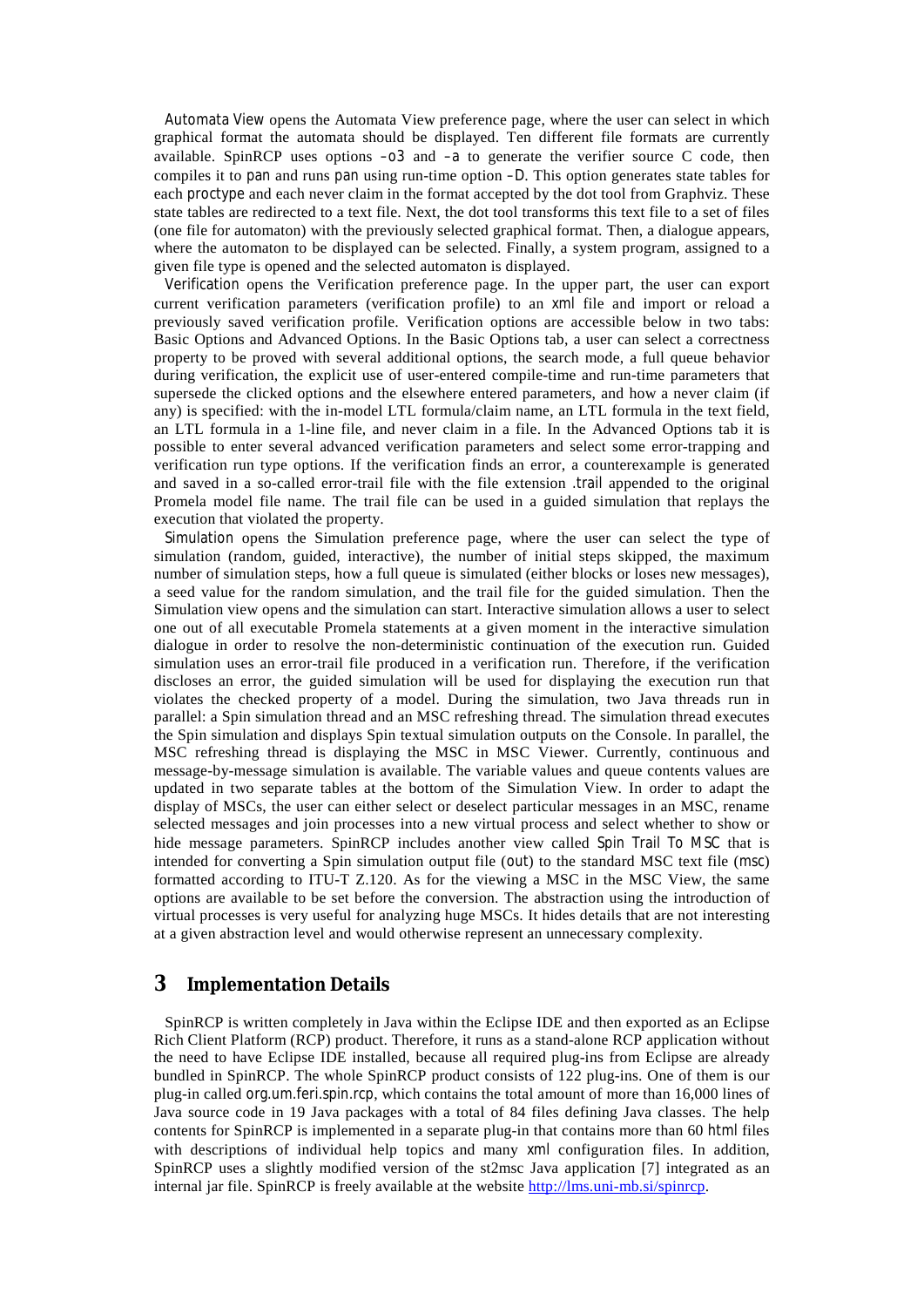There you can find links to the required external software, download and installation instructions, SpinRCP release notes, a brief user guide through all functionalities, some references and answers to frequently asked questions. Currently, SpinRCP is provided for 32 and 64-bit Windows operating systems. Since special attention was given to write platform independed code, it will be released also for Unix/Linux and Mac OS X platforms after a thorough testing. It is compatible with all Spin versions, including those before Spin Version 6.0.0 that have different linenumber/filename references. Of course, some options might not work with older versions (e.g., the Automata View is feasible only from Spin Version 6.0.0).

# **4 Conclusion**

The most important features of SpinRCP are the following ones: a user-friendly Promela editor with syntax coloring, code folding, keyword autocompletion, and syntax error marking, running Spin verification, random, guided, and interactive simulation, graphical MSC viewing, abstracting MSCs by joining some processes into an abstract process, conversion of Spin simulation output to a standard text file, which is readable by external MSC viewers, displaying graphical automata representation of proctype definitions and never claims in a model in different graphical formats. We have many ideas and plans for further improvements and new features of SpinRCP: options for filtering the Spin simulation output to console, a rewind option together with stepping forward and backward in step simulation, indication of the statement that is currently executed during a simulation run in the Promela source file, cleanup of temporary files, display of a process creation in the MSC Viewer, a command to display the state tables for proctype definitions and never claims, an extension of the Automata view that displays the FSMs of proctype definitions and never claims of a corresponding Promela model by highlighting the visited states in the guided simulation run that illustrates the violation of the property being checked, Spin swarm support for distributing a model checking task to more CPU cores or to a cloud of workstations, generation of verification reports in textual, tabular, and/or graphical form, etc.

#### **References**

- 1. Ben-Ari, M.: jSpin Java GUI for SPIN: User's Guide, Version 5.0, (2010)
- 2. Brezočnik, Z., Vlaovič, B., Vreže, A.: Model Checking using Spin and SpinRCP. Informacije MIDEM, Journal of Microelectronics, Electronic Components and Materials, vol. 43, no. 4, pp. 235-248, (2013). Electronic version available at [http://www.midem](http://www.midem-drustvo.si/Journal/Search.aspx?Vol=43&Iss=4)[drustvo.si/Journal/Search.aspx?Vol=43&Iss=4](http://www.midem-drustvo.si/Journal/Search.aspx?Vol=43&Iss=4)
- 3. de Vos, B., Kats, L.C.L., Pronk, C.: EpiSpin: An Eclipse Plug-In for Promela/Spin Using Spoofax, In: Groce, A., Musuvathi, M. (eds.) SPIN 2011. LNCS, vol. 6823, pp. 177 182. Springer, Heidelberg (2011)
- 4. Gröning, S., Rosas, C., Wietfeld, C.:  $COMPL<sub>e</sub>T<sub>e</sub> A COMmunication protocol validation$ Toolchain using Formal and Model-Based Specifications and Descriptions. In: Bartocci, E., Ramakrishnan C.R. (eds.): SPIN 2013, LNCS 7976, pp. 18–23. Springer, Heidelberg (2013)
- 5. Holzmann, G.J.: The Spin Model Checker: Primer and Reference Manual. Addison-Wesley, Boston (2004)
- 6. Hornos, M.J., Augusto, J.C.: Installation Process and Main Functionalities of the Spin Model Checker. Electronic version available a[t http://digibug.ugr.es/handle/10481/19601](http://digibug.ugr.es/handle/10481/19601) (2012)
- 7. Kovše, T., Vlaovič, B., Vreže, A., Brezočnik, Z.: Eclipse plug-in for spin and st2msc tools tool presentation. In: Păsăreanu, C.S. (ed.) SPIN 2009. LNCS, vol. 5578, pp. 143 147. Springer, Heidelberg (2009)
- 8. Kovše, T.: Environment for formal verification of safety-critical systems, Master Thesis (in Slovene), Faculty of EE&CS, University of Maribor, Slovenia (2011)
- 9. Vlaovič, B., Vreže, A., Brezočnik, Z., Kapus, T.: Automated generation of Promela model from SDL specification. Computer Standards and Interfaces, vol. 29, no. 4, pp. 449 461 (2007)
- 10. Vreže, A., Vlaovič, B., Brezočnik, Z.: Sdl2pml tool for automated generation of Promela model from SDL specification. Computer Standards and Interfaces, vol. 31, no. 4, pp. 779 786 (2009)